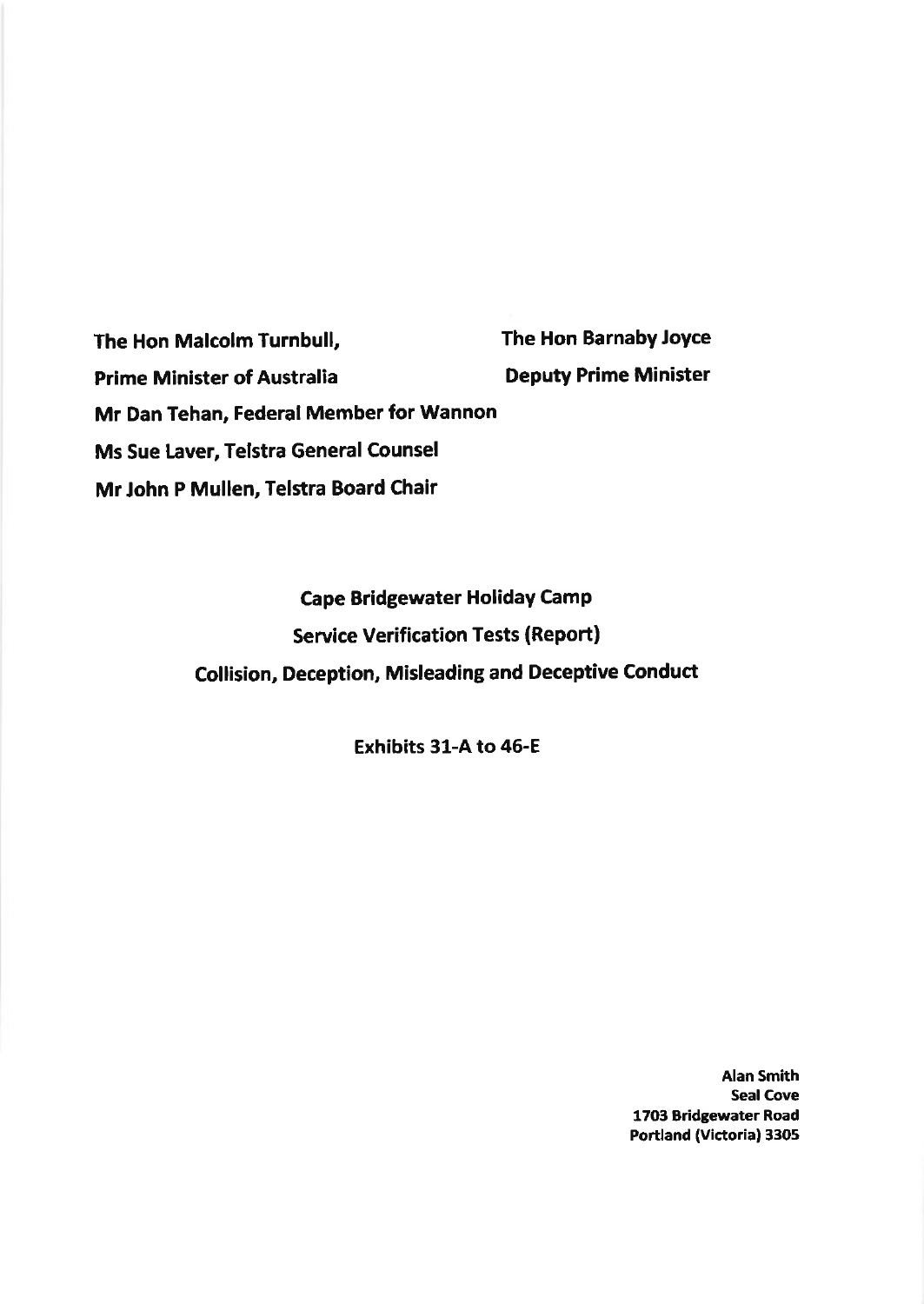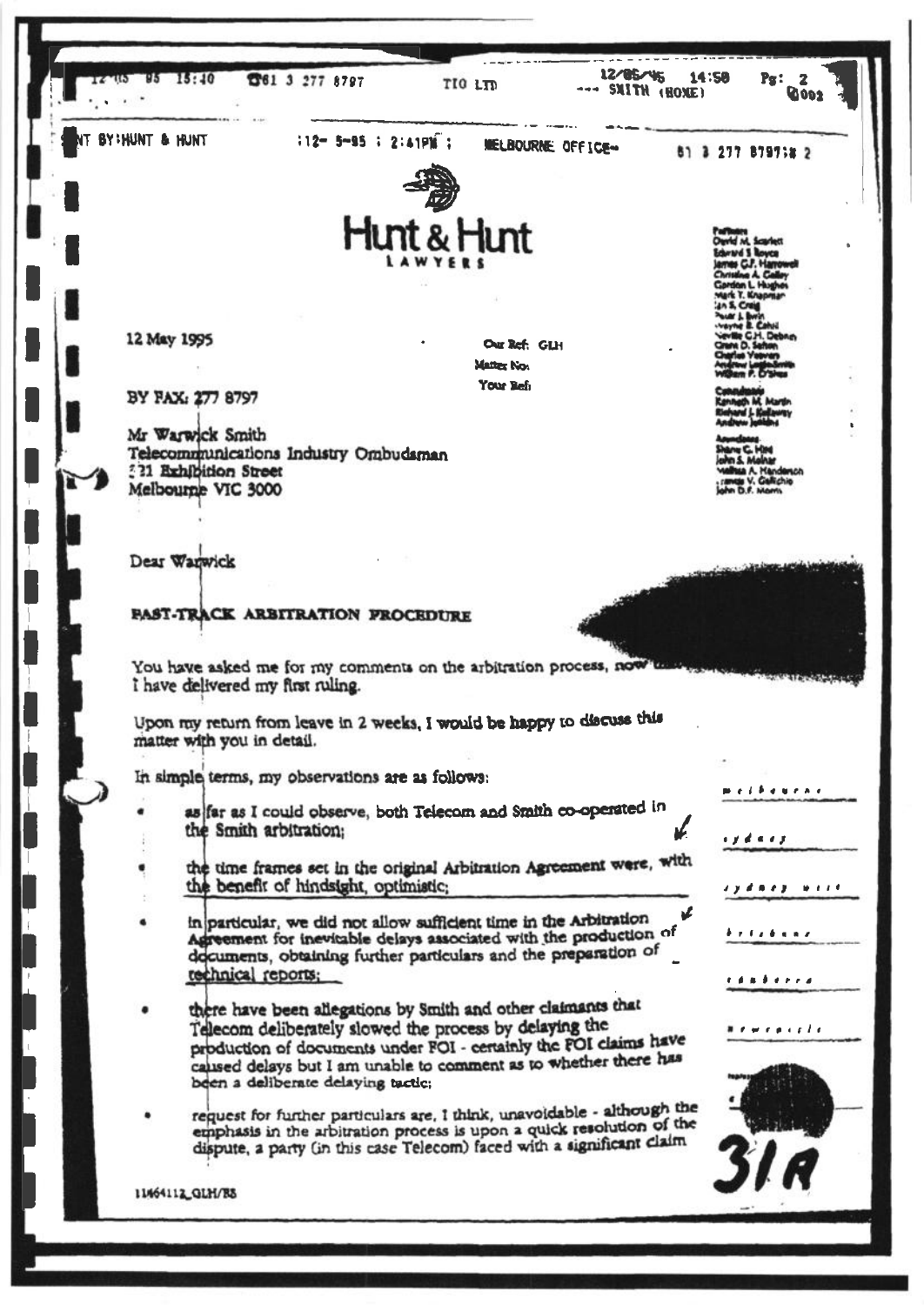|  | Fax. From : 61 3 277 8797 | 12.03 95 15:41 1361 3 277 8797                         |  |                     | TIO LTD |                                                                                                                                                                                                                                                                                                                                                                                                                                                                                                                                                                                                                                                                                                                          | 12/85/95 14:58<br>444 SMITH (HOME) | P <sub>S</sub> : 3<br><b>M</b> 003 |
|--|---------------------------|--------------------------------------------------------|--|---------------------|---------|--------------------------------------------------------------------------------------------------------------------------------------------------------------------------------------------------------------------------------------------------------------------------------------------------------------------------------------------------------------------------------------------------------------------------------------------------------------------------------------------------------------------------------------------------------------------------------------------------------------------------------------------------------------------------------------------------------------------------|------------------------------------|------------------------------------|
|  | ENT BY:HUNT & HUNT        |                                                        |  | 112-5-05 : 2:41PM : |         | HELBOURNE OFFICE+                                                                                                                                                                                                                                                                                                                                                                                                                                                                                                                                                                                                                                                                                                        |                                    | 61 3 277 879718 3                  |
|  |                           |                                                        |  |                     |         |                                                                                                                                                                                                                                                                                                                                                                                                                                                                                                                                                                                                                                                                                                                          |                                    |                                    |
|  |                           |                                                        |  |                     |         |                                                                                                                                                                                                                                                                                                                                                                                                                                                                                                                                                                                                                                                                                                                          |                                    |                                    |
|  |                           | not generalised and unsubstantiated allegations;       |  |                     |         | against it is entitled to be presented with particularised complaints,                                                                                                                                                                                                                                                                                                                                                                                                                                                                                                                                                                                                                                                   |                                    |                                    |
|  | interpret it.             |                                                        |  |                     |         | the preparation of technical reports by the claimants is always going<br>to be a problem - in simple terms, Telecom has all the information<br>and the claimant has to pay a technical expert to examine and                                                                                                                                                                                                                                                                                                                                                                                                                                                                                                             |                                    |                                    |
|  |                           | than presently contained in the Arbitration Agreement. |  |                     |         | In summary, it is my view that if the process is to remain credible, it is<br>necessary to contemplate a time frame for completion which is longer                                                                                                                                                                                                                                                                                                                                                                                                                                                                                                                                                                       |                                    |                                    |
|  |                           |                                                        |  |                     |         | There are some other procedural difficulties which revealed themselves<br>during the Smith arbitration and which I would like to discuss with you<br>when I return. These centre principally upon the fact that claimants, who<br>are often peeking large sums, are generally unable to specify the legal basis<br>for their diaim (eg negligence, breach of contract, Trade Practices Act), yet<br>it is necessary for me to base my rulings upon a breach of legal duty. This<br>means that I have to in part rely upon Telecom to identify the legal basis of<br>the claim made against it (which is somewhat perverse and which was in<br>any event handled by Telecom is a less than satisfactory manner), and/or I |                                    |                                    |
|  | proceedings).             | could point claimants in the right direction.          |  |                     |         | have to search myself for a legal basis without assistance from the parties<br>(which inevitably contributes to the time and expense associated with the<br>l'iwonder whether some pro forma document could be developed which                                                                                                                                                                                                                                                                                                                                                                                                                                                                                           |                                    |                                    |
|  |                           | Peter Bartlett to consider these and related issues.   |  |                     |         | I apologise for the brevity of these comments. I am happy to provide you<br>with a more detailed written report when I return from leave in 2 weeks.<br>Ultimately, I think we should have a conference involving you, me and                                                                                                                                                                                                                                                                                                                                                                                                                                                                                            |                                    |                                    |
|  | Yours sincerely           |                                                        |  |                     |         |                                                                                                                                                                                                                                                                                                                                                                                                                                                                                                                                                                                                                                                                                                                          |                                    |                                    |
|  |                           | <b>UXON HUGHE</b>                                      |  |                     |         |                                                                                                                                                                                                                                                                                                                                                                                                                                                                                                                                                                                                                                                                                                                          |                                    |                                    |
|  |                           |                                                        |  |                     |         |                                                                                                                                                                                                                                                                                                                                                                                                                                                                                                                                                                                                                                                                                                                          |                                    | 31 <sub>A</sub>                    |
|  |                           |                                                        |  |                     |         |                                                                                                                                                                                                                                                                                                                                                                                                                                                                                                                                                                                                                                                                                                                          |                                    |                                    |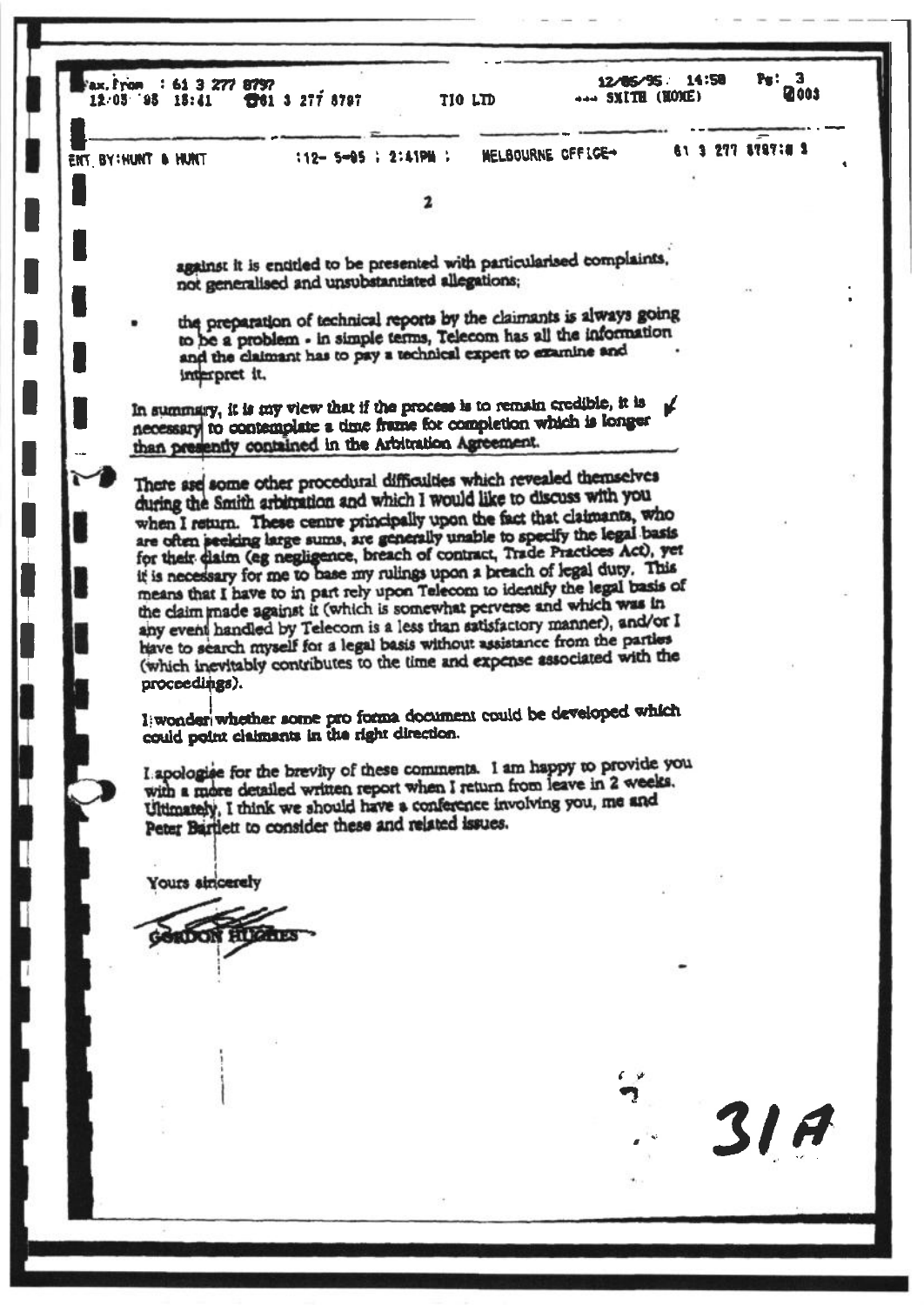resolution by mediation or negotiation. In several cases settlements had already occurred in the past with some of the CoT claimants, but had not achieved finality. The second bcnefit was thc confidentiality of the proccss as opposed to, for instance, litigation in open court. The experience has shown that not all of these benefits have emerged or matcrialised.

In my view, there was one potential difficulty that should have been obvious from the outset. I do not make any apology for coming along to this committee and saying that outright, because it should have been obvious, in my view, to the parties and everyone involved from the beginning. This deficiency revolves around the vexed question of how the claimants were to obtain, and the best method of obtaining, documents from Telstra which were to assist them in the process. In the process leading up to the development of the arbitration procedures-and I was not a party to that, but I know enough about it to be able to say this---the claimants were told clearly that documents were to be made available to them under the FOI Act. The Commonwealth Ombudsman has already reported on the problems encountered by the claimants in that process, and I do not propose to reiterate her findings.

Senator SCHACHT-Do you disagree with her findings?

Mr Pinnock-No. For present purposes, though, it is enough to say that the process was always going to be problematic, chiefly for three reasons. Firstly, and perhaps most significantly, the arbitrator had no control over that process, because it was a process conducted entirely outside the ambit of the arbitration procedures. Secondly, in providing documents Telstra was entitled to rely on whatever exemptions it might be entitled to under the FOI Act, and this often resulted in claimants receiving documents, the flow of which made them very difficult to understand. In some cases, there were obviously excisions of information. In contrast to this, the claimants could have sought access to documents on a regular basis under the arbitration procedures. Provided that those documents were relevant, the arbitrator could have directed Telstra to produce those documents without any deletions. If there was any argument as to the relevance of documents, the arbitrator would have had the power to require their production and inspection by him to make that determination in the first place. Thirdly, we know that the FOI process as administered was extremely slow, and this contributed to much, but certainly not all, of the delay which the claimants encountered in prosecuting their claims through the arbiration procedures.

With the benefit of hindsight, I will turn now to the lessons that are learnt from experience of the process. Firstly, arbitration is inherently a legalistic or quasi-legalistic procedure. It does not really matter how you might finctune any particular arbitration. It has the normal attriburcs of a quasi-lcgal procedurc, where you have panies opposing each other with someone in the middle having to make a determination. Even having said that, I am on record as saying that Telstra's approach to the arbitrations was clearly one which was excessively legalistic. For instance, in many instances it made voluminous requests for

ENVIRONMENT, RECREATION, COMMUNICATIONS AND THE ARTS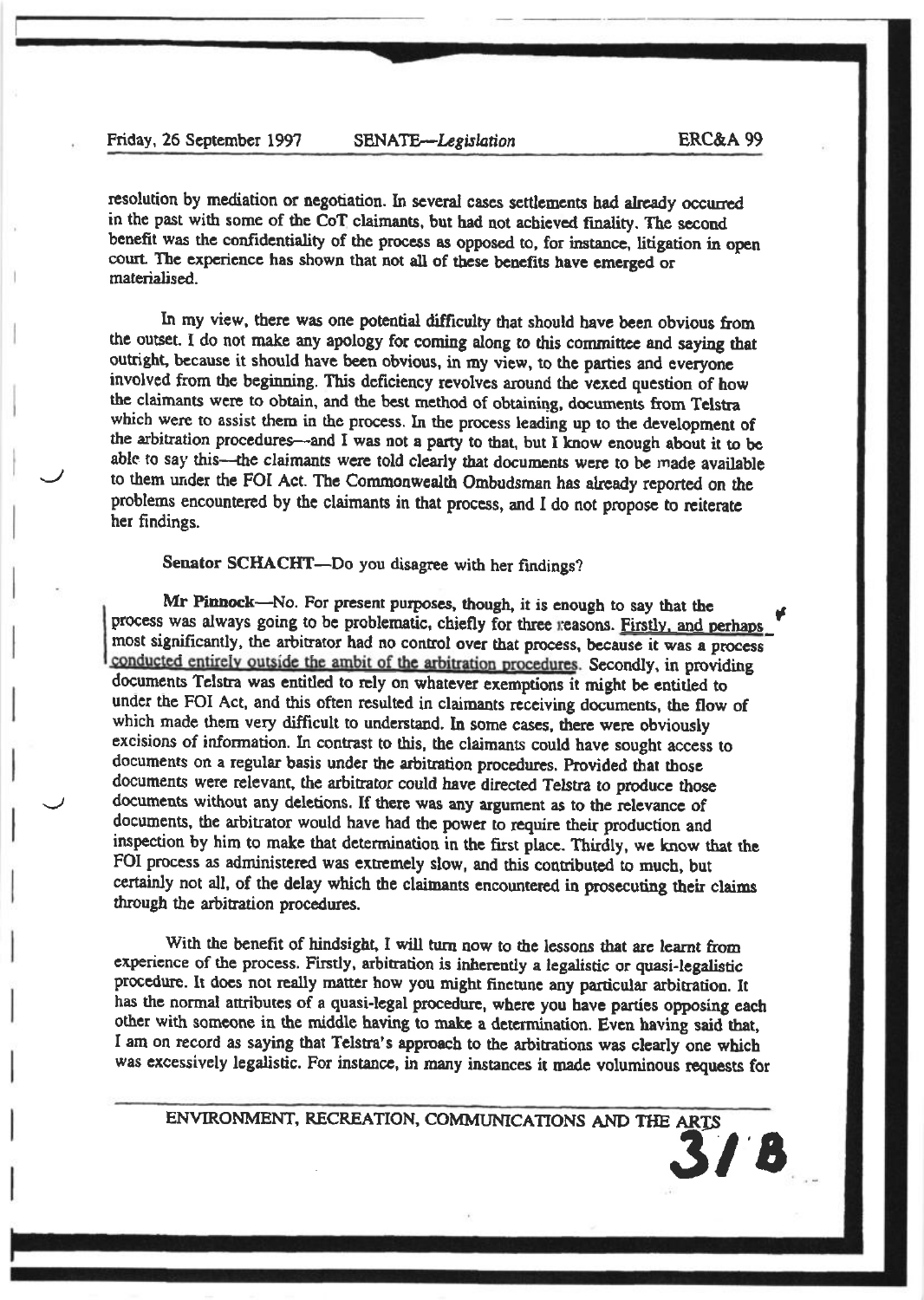funt & Hunt

23 January 1996

**Cur Ref** GLH e Nos

Mr J Pinnock Telecommunications Industry Ombudsman 321 Exhibition Street MELBOURNE Vic. 3000

Dear Mr Pinnock

## INSTITUTE OF ARBITRATORS - COMPLAINT BY ALAN SMITH

I enclose copy letters dated 18 and 19 January 1996 from the Institute of Arbitrators Australia. I would like to discuss a number of matters which arise from these lemers, including:

the cost of responding to the allegations:  $\boldsymbol{\omega}$ 

the implications to the arbitration procedure if I make a full and  $\mathbf{G}$ frank disclosure of the facts to Mr James.

Yours sincerely

**GORDON HOG** 

**End. CC** P Barden

 $3/c$ 

Level 21, 459 Colles Street, Melbourne 3000, Australia. Telephones (61-3) 9617 9200.<br>1160094 2022 84 (61-3) 9617 9298. G.P.O. Bes 1833N, Melbourne 3001. DX 252, Melbourne. Emails hunt.HUNTGlassfow.org

a tangitang at Anto Pauline - T

meté es

1 y d n + y

s y d e x y

 $c \cdot a \cdot b \cdot c$ 

 $\mathbf{d} \cdot \mathbf{d} \cdot \mathbf{d} \cdot \mathbf{d}$ 

a d'a d'a

 $d$  and  $r = 1$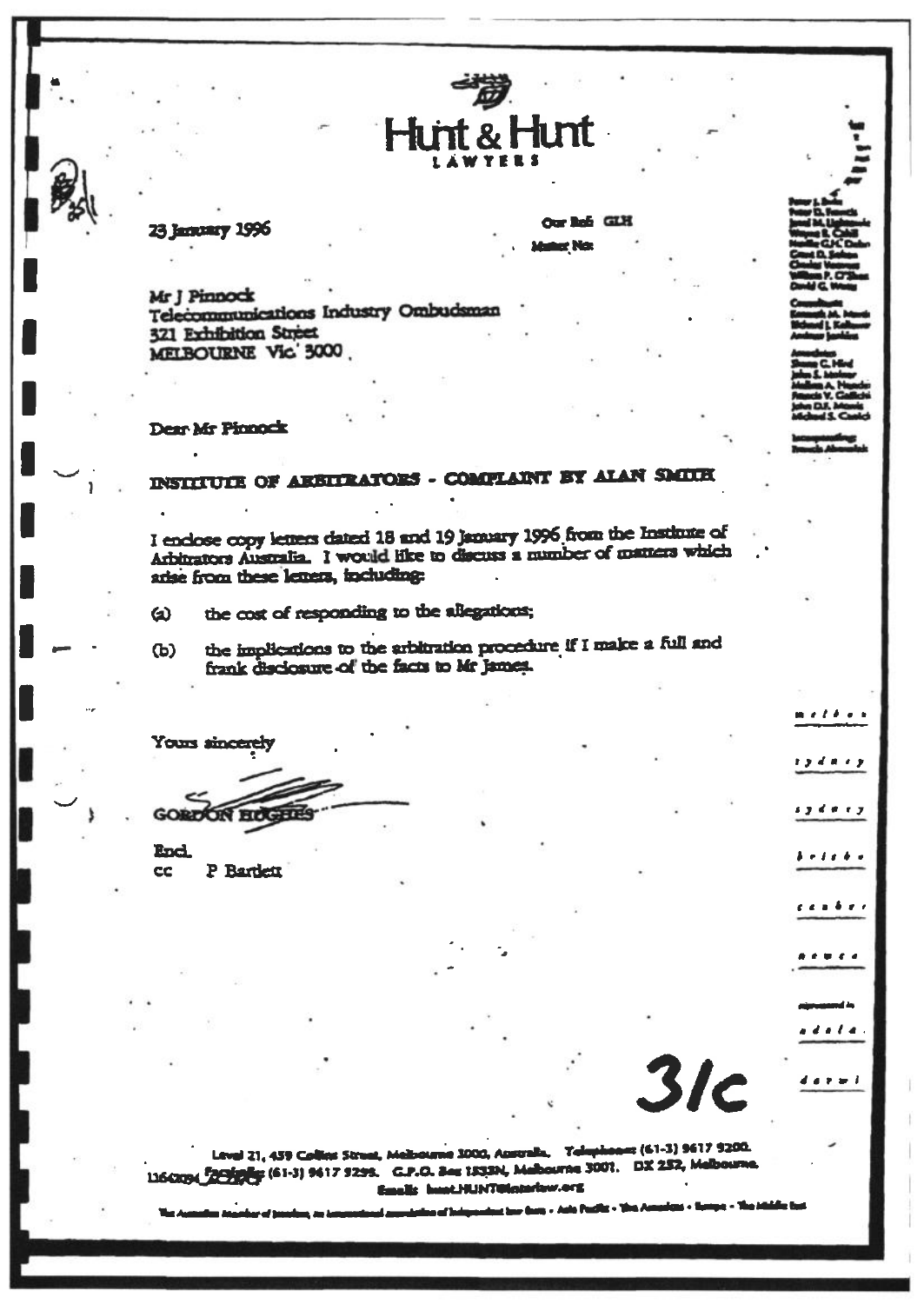3 August 1995

 $25.2$ 

 $\mathcal{N}_{\mathcal{M}}$ 

Mr E Benjamin **National Manager Customer Response Unit** Telecom Australia Level 37, 242 Exhibition Street MELBOURNE Vic 3000

Our Ref: GLH Matter No: 5126900 Your Ref:

COPY

**TELEVISI** 

**7 AUG 1995** 

elbearne

iydaey wer

**bindin bia min** 

ca a berra

<u>i e mara a a a d</u>a

والمعامد ed el et de

 $441918$ 

19 d = 19

Dear Mr Benjamin

**ARBITRATION - SCHOREE** 

I'telephoned the claimant on 3 August 1995 in order to determine whether he was now in a position to proceed.

Mr Schorer advised me that due to a combination of factors, including the current state of his health, the commercial pressures imposed by his. business and an impending FOI claim, he is unable to submit a claim at present.

Mr Schorer has advised me, however, that he remains anxious to pursue a claim as soon as he is able to devote adequate time to its preparation.

Yours sincerely

#### **GORDON HUGHES**

cc

Pinnock, P Bartlett, J Rundell

11522702\_ACZP/CF

Level 21, 459 Collins Street, Melbourne 3000, Australia. Telephone: (61-3) 9614 8711.

Facsimile: (61-3) 9614'6730. G.P.O. Bex 1533N, Melbourne 3001. DX 252, Malbourne.

The Australian Member of Interlaw, an International association of Independent law firms = Asia Pacific + The Americas + Europe + The Middle East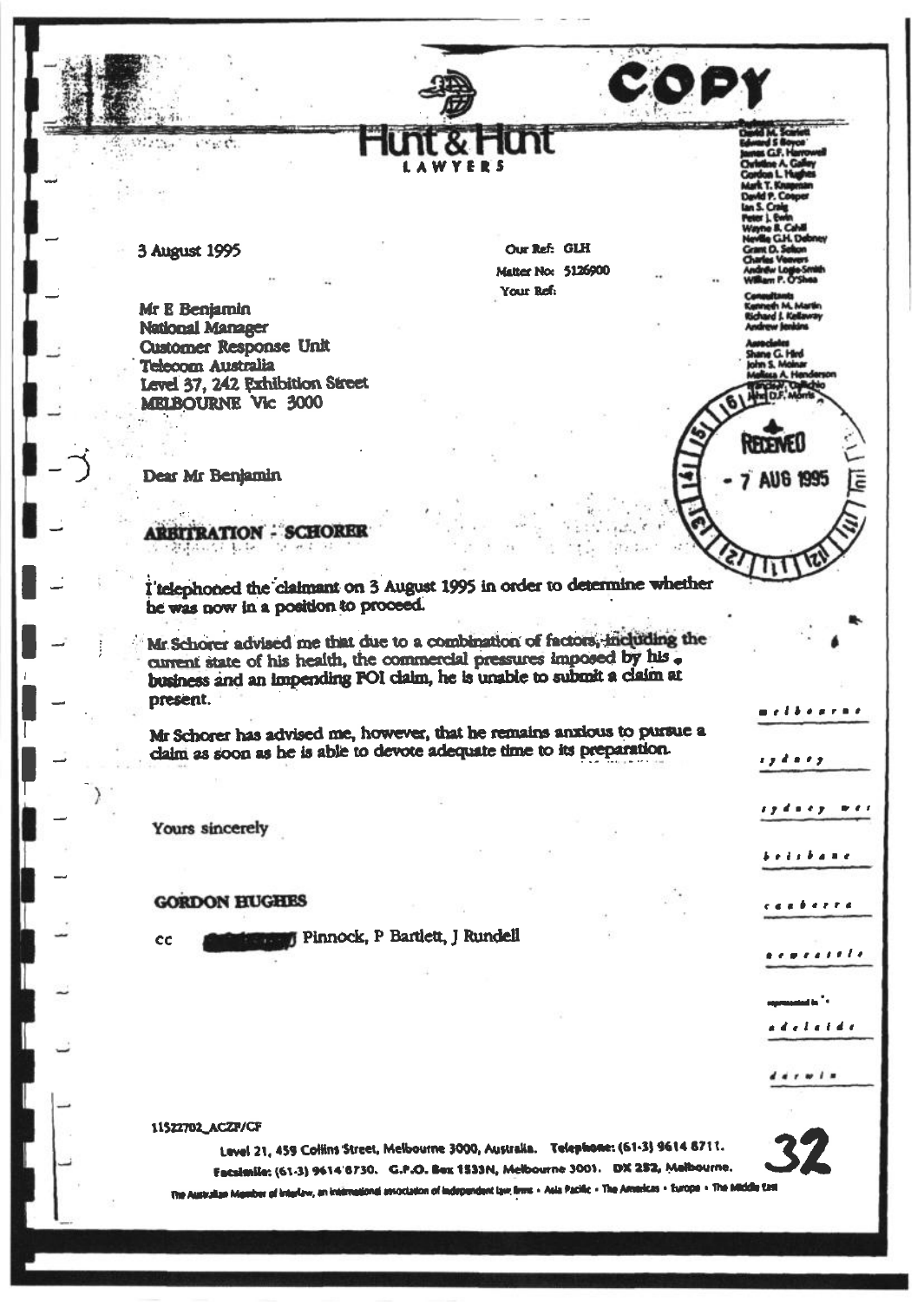# $\frac{4}{9}$ Hunt & Hunt

4 September 1995

Dear Mr Schorer

Mr G Schorer Golden Messenger 493-495 Queensberry Street NORTH MELBOURNE Vic 3051

Our Ref: GLH. Matter No: Your Ref:



vavne B. Cahill<br>Hiville C.H. Deb<br>Jrant D. Semon s veevers<br>w Lope-Si w Lome-smi<br>n P. O'Shea **unnem M. Martin** nemem m. marim<br>Richard J. Kellaway<br>Andrew Jenkins

**Javid At Scarier** Edward 5 Boyce **UMMIN C.F. HUTTON IN** Curgon L. Huster<br>Mark T. Anapman<br>David P. Cooper Lan S. Craw<br>Peter L. Ewy

winne une G. Hind<br>hn S. Malnar Melesa A. Henders<br>Francis V. Gallichio<br>John D.F, Morris

#### **ARBITRATION - TELSTRA**

I refer to our telephone discussion on 3 August last and would be pleased to know if you are yet in a position to indicate whether, and if so when, you intend proceeding with the submission of your claim documentation.

Yours sincerely

**GORDON HUGHES** 

CC E Benjamin, J Pinnock, P Bartlett, J Rundell

Haar |

 $Black \sim$ Benjamin Geary Evert **Amatrong** Phillips **Danis** 

Chisholm Gamble Levy **Deloittes** By See

Freehills

File Schoner.

ry da ey

m *e L b o n e n e* 

<u>i y d n e y</u>  $w + s$ 

brisbane

canberra

*. . . . . . . . .* 

a a a de La Lde

 $A \cdot P \cdot \mathbf{w} \cdot f \cdot \mathbf{n}$ 

11544128\_GLH/RS

Level 21, 459 Collins Street, Melbourne 3000, Australia. Telephone: (61-3) 9614 8711.

Facsimile: (61-3) 9614 8730. G.P.O. Box 1533N, Melbourne 3001. DX 252, Melbourne.

er of Interlaw, an international association of Inder n law firms - Asia Pacific - The Americas - Europe - The Middle East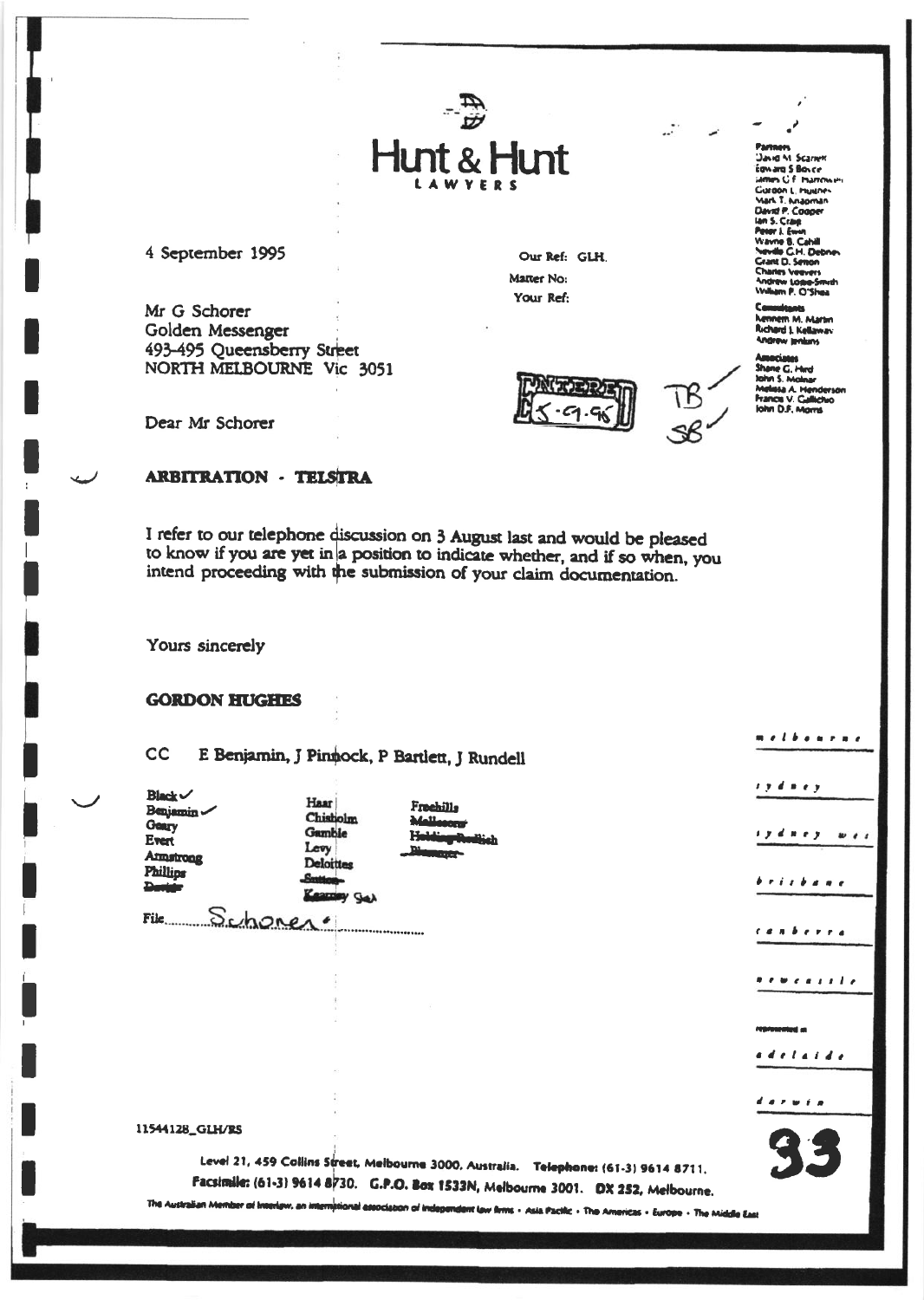

 $\mathbb{C} \mathbb{O} \mathbb{P}$ 

6 November 1995

Mr G Schorer Golden Messenger 493-495 Queensberry Street<br>NORTH MELBOURNE Vic 3051

Dear Mr Schorer

### **ARBITRATION - TRISTRA**

Please advise me within 7 days when you expect to complete the subtnission of your claim.

If you anticipate a delay of considerable or indeterminate length, I will give consideration to the question of whether this arbitration should be abandoned.

Yours sincerely

**GORDON HUGHES** 

 $CC$ E Benjamin, J Pinnock, P Bartlett, J Rundell

> Evert Armstrong Dhilling Schnei File...

1.

4. a. e. <u>a</u>. a. a.

delatas

**Helbourne** 

,,,,,, ,,,,

*. . . . . . . .* 

<u>ranê eve</u> a

n e me a e e d'e

194889

#### 11589215\_GLH/CF

Level 21, 499 Collins Street, Melbourne 3000, Australia. Telephone: (61-3) 9614 8711. Facsimile: (61-3) 9614 870. G.P.O. Box 1533N, Melbourne 3001. DX 252, Melbourne.

ir of interlevs, an leastrational abstractor of independent law firms - Acts Pacific - The Americas + Berges + The Middle Best

Haar Chisholm

Levy

Gamble

Deloittes

Keamey



Our Beh GLH

**Matter Mrs** Your Ref:

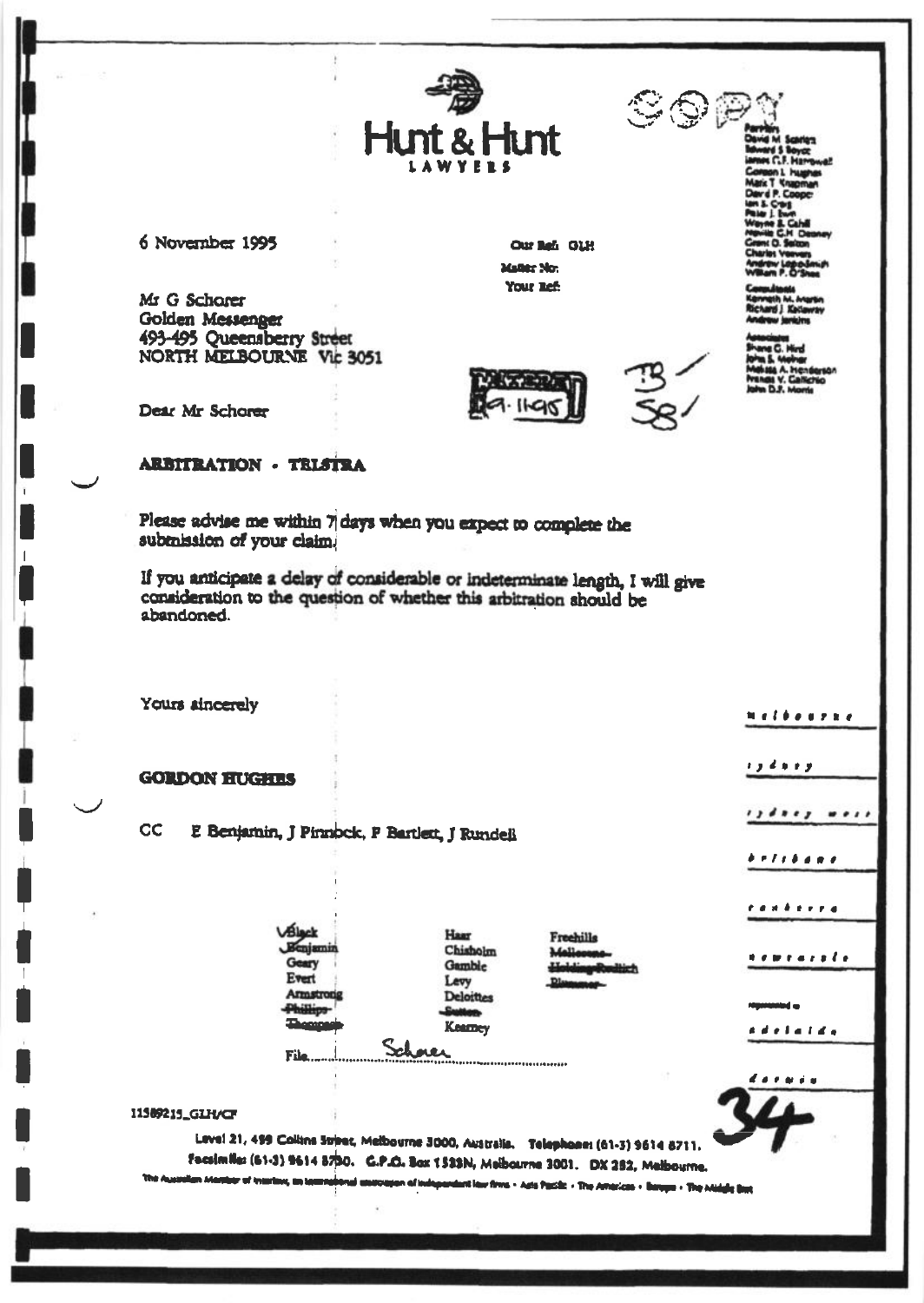**Recommendation 24:** 

**RESERVATION COMMUNISTIES** 

Telecom introduce a national system whereby a fault which reduces the level of service below a level determined by **AUSTEL** and which cannot be identified or resolved within a specified time frame at one level is escalated to the next level of management for resolution (cf: Coopers & Lybrand Recommendation 3).

The time escalation parameter is one of the central planks of the new fault management process which has now been implemented nationally.

As noted in AUSTEL's third quarterly report of 2 February 1995 "Telstra has substantially fulfilled the requirements of this recommendation, which is the introduction of a national system for escalation of faults in specified circumstances".

Action to implement this recommendation is now completed.

PELSTRA Norm Compenie A) June 1995

**TIGHT STATE** 

Telstra has provided AUSTEL with information which provides a numerical summary of escalated faults under the new fault management process during the December 1994, March 1995 and June 1995 quarters. AUSTEL is examining this data and will be arranging a meeting with Telstra to discuss the effectiveness of its new escalation procedures.

As noted above, AUSTEL is examining issues recently brought to its attention by Telstra customers concerning Telstra's current fault recording and escalation procedures.

Telecom commit itself to rectify the majority of Recommendation 25: difficult network faults which reduce the level of service below a level determined by AUSTEL within three to six months and all within a period of twelve months.

Telstra has now completed its program of Service Verification Tests on the sixteen DNF Customers referred to Telstra by AUSTEL with the exception of three customers who have refused to allow the tests to take place. As indicated previously, the program of SVT did not include those services where the service either no longer existed in the same form as previously, or was a mobile service, or where the difficulties related to

STATUS OF IMPLEMENTATION OF RECOMMENDATIONS OF COT CASES REPORT **AUSTEL'S FIFTH QUARTERLY REPORT** 10 NOVEMBER 1995

 $17$